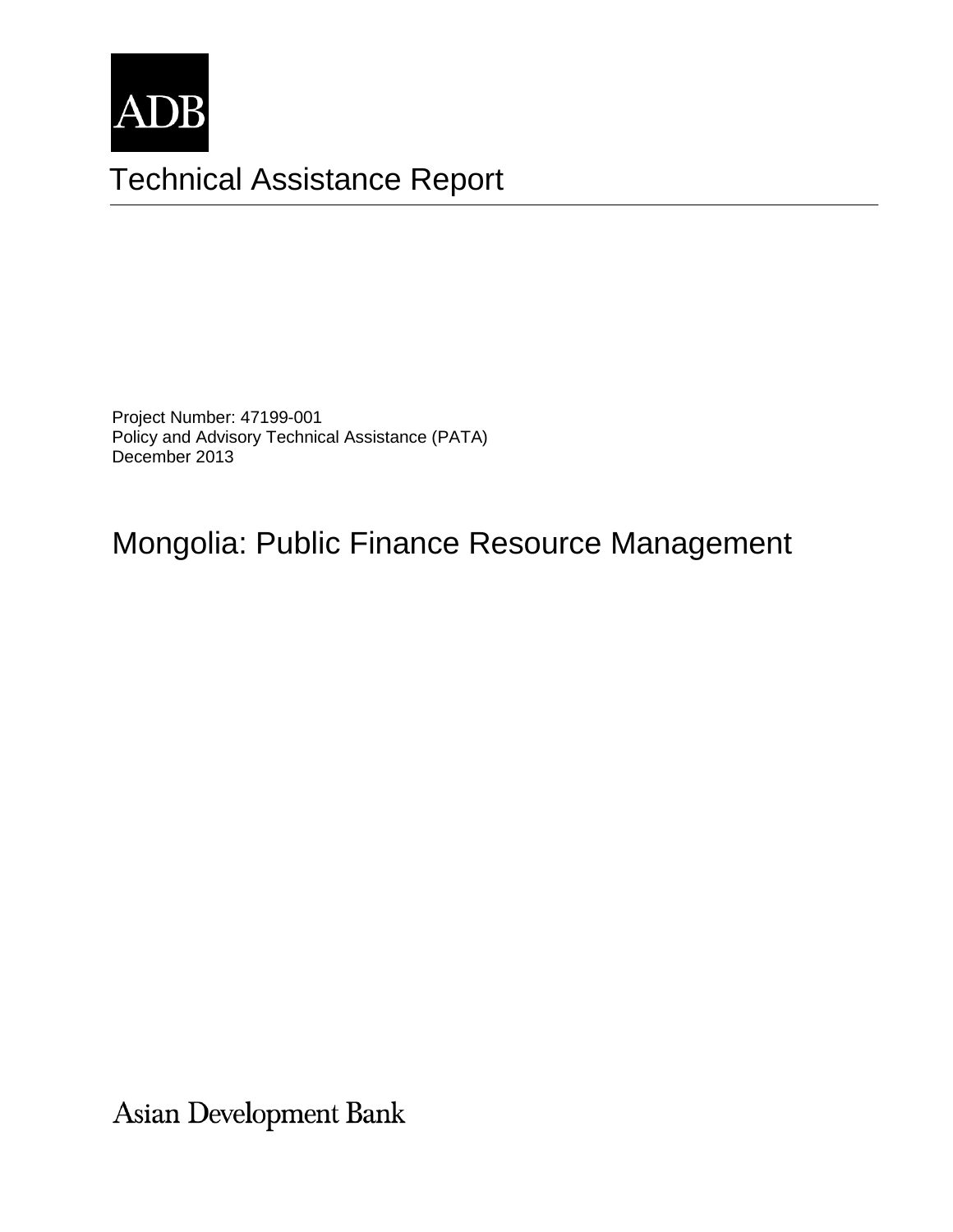#### **CURRENCY EQUIVALENTS**

(as of 3 December 2013)

| Currency unit | -   | togrog (MNT) |
|---------------|-----|--------------|
| MNT1.00       | $=$ | \$0.00058    |
| \$1.00        | $=$ | MNT1,732.50  |

#### **ABBREVIATIONS**

| ADB          |     | Asian Development Bank                             |
|--------------|-----|----------------------------------------------------|
| <b>DSA</b>   |     | debt sustainability analysis                       |
| <b>FSF</b>   |     | <b>Fiscal Stability Fund</b>                       |
| GDP          |     | gross domestic product                             |
| <b>GFMIS</b> |     | government financial management information system |
| GRP          |     | governance reform program                          |
| HDF          |     | human development fund                             |
| <b>MOF</b>   | $-$ | Ministry of Finance                                |
| <b>MSWF</b>  | $-$ | Mongolian Sovereign Wealth Fund                    |
| ТA           |     | technical assistance                               |
|              |     |                                                    |

#### **TECHNICAL ASSISTANCE CLASSIFICATION**

| <b>Type</b>                     | - Policy and advisory technical assistance (PATA)                                                                                     |
|---------------------------------|---------------------------------------------------------------------------------------------------------------------------------------|
| <b>Targeting classification</b> | - Targeted intervention-MDGs                                                                                                          |
| Sector (subsector)              | - Public sector management (public expenditure and fiscal                                                                             |
|                                 | management)                                                                                                                           |
| <b>Themes (subthemes)</b>       | - Governance (public administration [national, decentralized, and<br>regional]), economic growth (promoting macroeconomic stability), |
|                                 | capacity development (institutional development)                                                                                      |
| <b>Location (impact)</b>        | - National (high), urban (medium)                                                                                                     |

#### **NOTE**

In this report, "\$" refers to US dollars.

| <b>Vice-President</b>   | S. Groff, Operations 2                                                                   |
|-------------------------|------------------------------------------------------------------------------------------|
| <b>Director General</b> | A. Konishi, East Asia Department (EARD)                                                  |
| <b>Director</b>         | Y. Qian, Public Management, Financial Sector, and Regional Cooperation<br>Division, EARD |
| <b>Team leader</b>      | S. Lee, Financial Sector Specialist, EARD                                                |

In preparing any country program or strategy, financing any project, or by making any designation of or reference to a particular territory or geographic area in this document, the Asian Development Bank does not intend to make any judgments as to the legal or other status of any territory or area.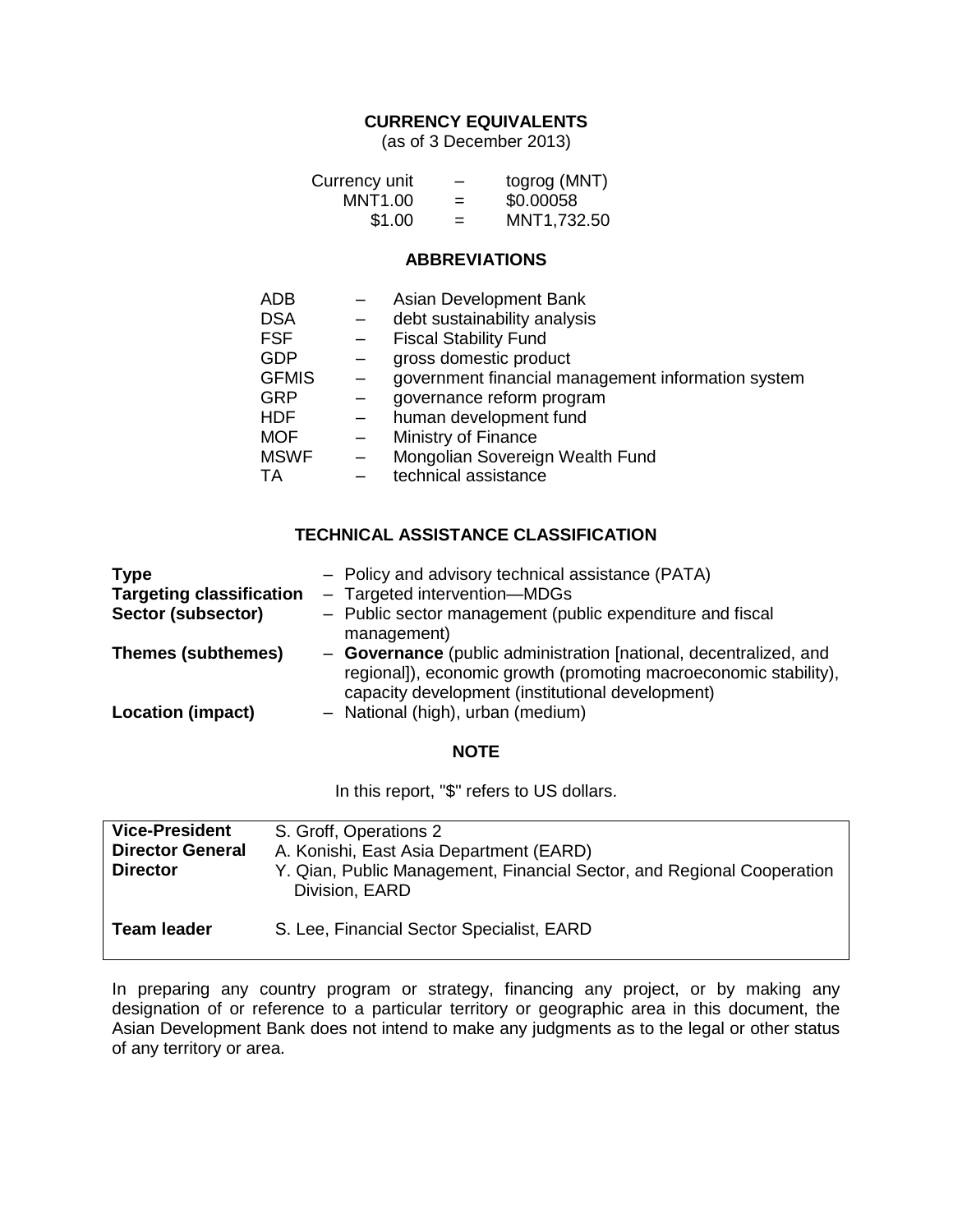# **CONTENTS**

| I.   |                   | <b>INTRODUCTION</b>                               | 1  |
|------|-------------------|---------------------------------------------------|----|
| II.  |                   | <b>ISSUES</b>                                     | 1  |
| III. |                   | THE TECHNICAL ASSISTANCE                          | 3  |
|      | А.                | Impact and Outcome                                | 3  |
|      | В.                | Methodology and Key Activities                    | 3  |
|      | C.                | Cost and Financing                                | 5  |
|      | D.                | <b>Implementation Arrangements</b>                | 5  |
| IV.  |                   | THE PRESIDENT'S DECISION                          | 5  |
|      | <b>APPENDIXES</b> |                                                   |    |
| 1.   |                   | Design and Monitoring Framework                   | 6  |
| 2.   |                   | Cost Estimates and Financing Plan                 | 9  |
| 3.   |                   | <b>Outline Terms of Reference for Consultants</b> | 10 |

# **Page**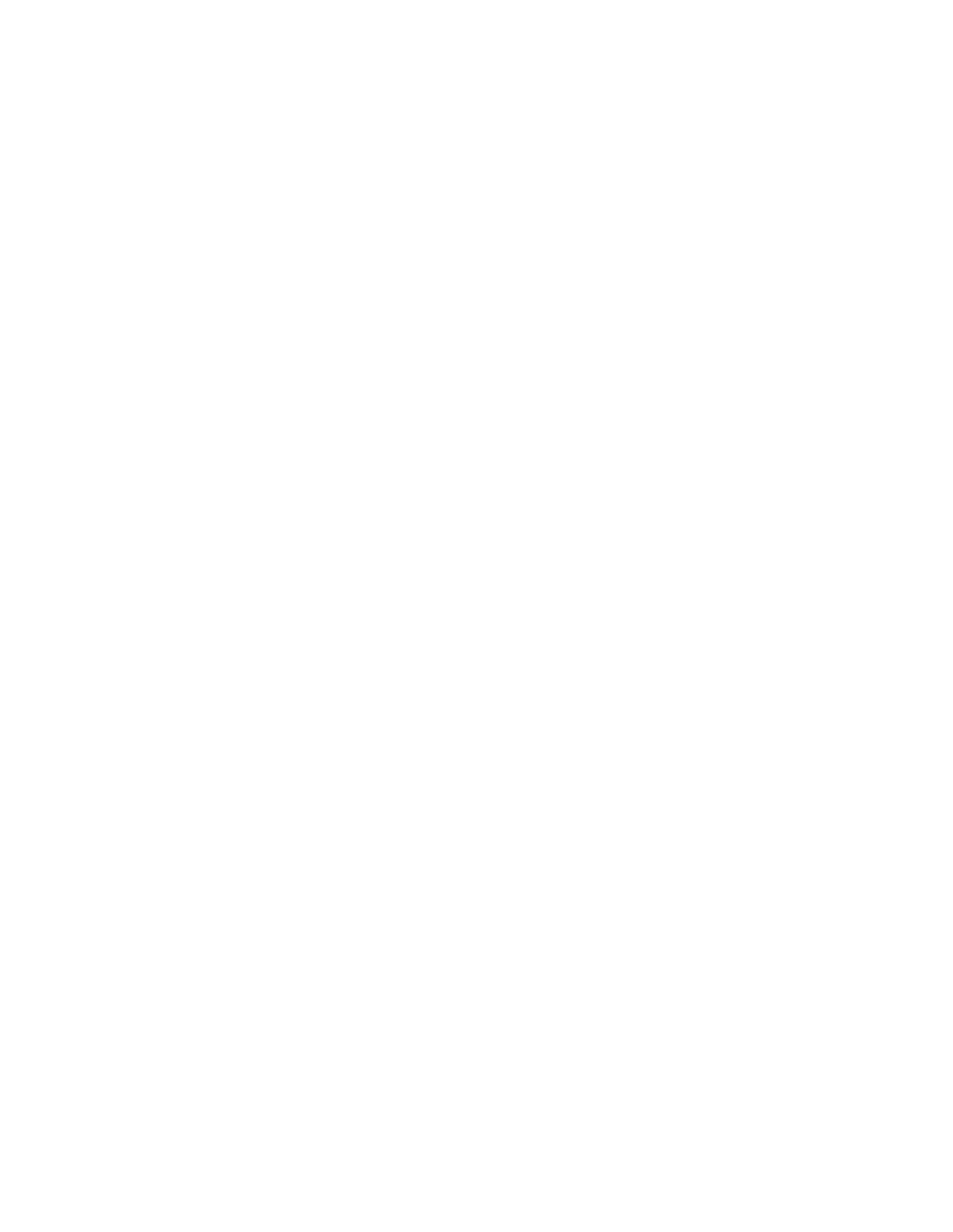#### **I. INTRODUCTION**

1. During the reconnaissance mission in June 2013, the Government of Mongolia requested the Asian Development Bank (ADB) to provide technical assistance (TA) to strengthen public finance resource management.<sup>1</sup> A TA fact-finding mission visited Ulaanbaatar from 22 to 24 October 2013, where an understanding was reached on the TA impact, outcome, outputs, cost estimates, financing plan, implementation arrangements, and terms of reference for consultants. The design and monitoring framework is in Appendix  $1<sup>2</sup>$  The TA is closely aligned with the country partnership strategy, 2012–2016 for Mongolia, which promotes good governance.<sup>3</sup>

#### **II. ISSUES**

2. The Mongolian economy, traditionally based on livestock herding, has started to grow and transform rapidly because of the discovery of large mineral deposits and the consequent development of a booming mining industry. In 2011, the share of mining in gross domestic product (GDP) reached 20% and contributed about one-third of total government revenue through tax and royalty payments. The export share of minerals reached a peak of 90% of the total value of exports. While the economy of Mongolia grew rapidly by 17.3% in 2011 and 12.3% in 2012, further growth in the coming years will depend to a large extent on commodity prices. The reliance on mineral exports has made the economy vulnerable to the risks associated with commodity price volatility.

3. Mongolia has put in place essential infrastructure for the public finance resource management system and strengthened fiscal discipline by establishing a fundamental legal framework with assistance from ADB.<sup>4</sup>The government has successfully introduced a legal framework; established medium-term and annual budget planning frameworks; and implemented an effective nationwide government integrated financial management information system (GFMIS) for budget execution, monitoring, and reporting. The passage of the Public Sector Management and Finance Law in 2002 was a major achievement under ADB's Governance Reform Program Phase 1 (GRP I), which improved the legal and institutional environment for public finances by centralizing revenue and expenditure management and strengthening budget execution. Through ADB's GRP II, approved in October 2003, institutional capacity to implement reforms to budget, planning, and financial management has been further enhanced. In addition, the Fiscal Stability Law was adopted in 2010 to put strict limits on the structural fiscal deficit (2% of GDP), public expenditure increases (the greater between its 12 year moving average value and the budget year's GDP growth rate), and public debt (40% of GDP).<sup>5</sup> To improve public debt management operation, a debt management law is being drafted that aims to institutionalize the establishment of medium- and long-term debt management strategy, determine the optimal debt level, and create a proper debt register and monitoring framework.

 $\overline{a}$ 

<sup>1</sup> The TA is included in ADB. 2013. *Country Operations Business Plan: Mongolia, 2013*. Manila.

<sup>2</sup> The TA first appeared in the business opportunities section of ADB's website on 13 November 2013.

<sup>3</sup> ADB. 2012. *Country Partnership Strategy: Mongolia, 2012–2016*. Manila.

<sup>4</sup> Since 1995, ADB has approved 1 loan and 10 TA projects in support of public sector governance reforms. Through the Governance Reform Program (GRP) I, ADB supported the government in implementing the initial phase of public sector governance reform. ADB continued to support the government through the GRP II and capacity

building programs to enhance public finance resource management reform.<br><sup>5</sup> The recent economic slowdown in the People's Republic of China and falling commodity prices negatively affected fiscal sustainability, with the structural deficit rising to 8.3% in 2012 from 4.8% in 2011. The decline in public revenues from 40.3% in 2011 to 35.3% in 2012 due to lower mining prices and reduced royalty and tax receipts also tamped down public expenditure from 45.1% in 2011 to 43.7% in 2012. Public debt increased from 45.0% in 2010 to 46.9% in 2011.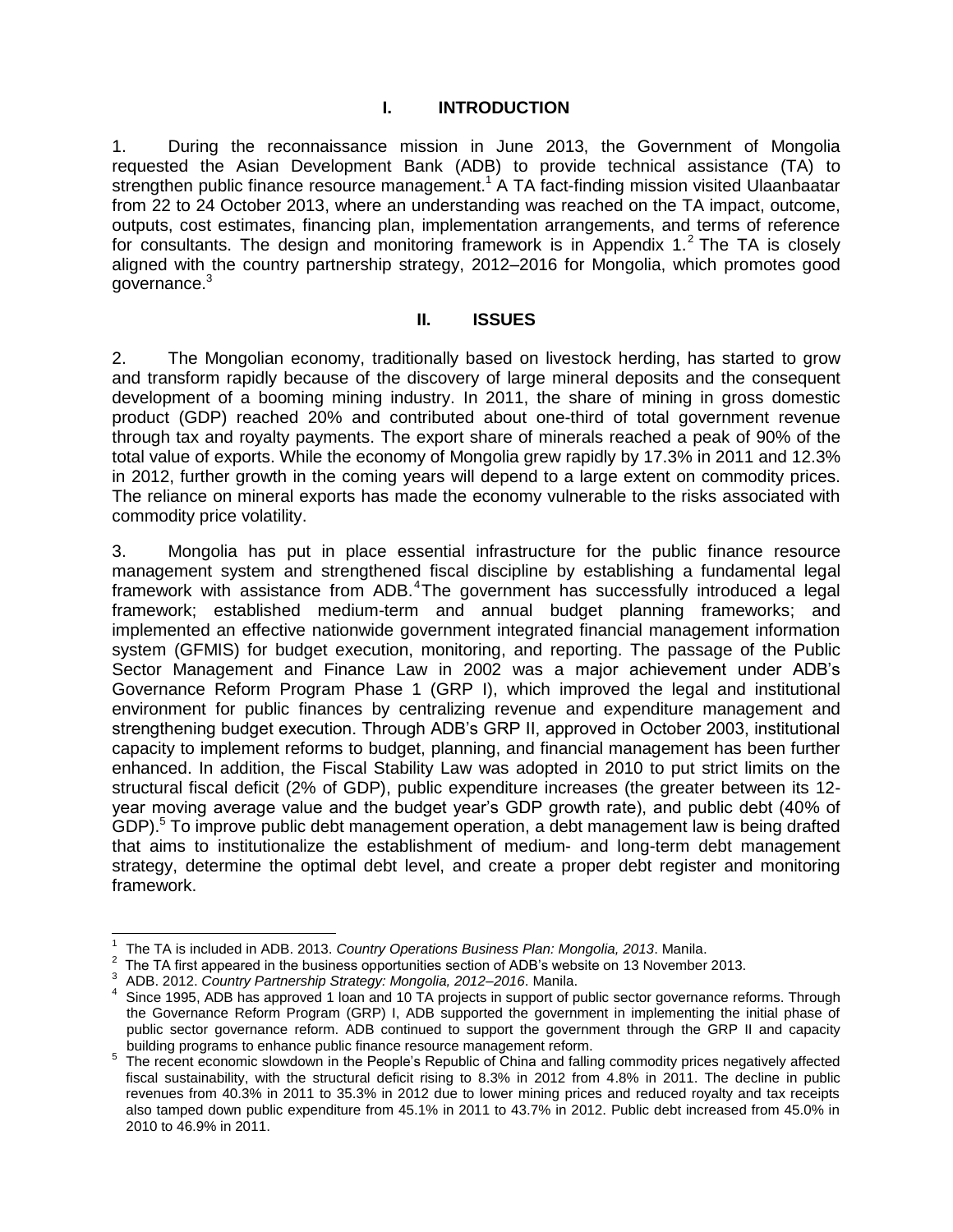2

4. **Debt management.** There have been several important recent developments in debt management. First, since the adoption of the Fiscal Stability Law in 2010, the Ministry of Finance (MOF) has been able to build a foundation to enhance fiscal discipline, break away from a boom–bust fiscal policy, and contribute toward achieving sustainable growth. Second, the approval and publication of the Debt Management Strategy for 2012–2014 has been an important step toward building a medium-term debt management framework for the MOF that is consistent with the medium-term budget framework. Third, the Integrated Budget Law was passed in 2012 to secure smooth implementation of the Fiscal Stability Law, and now fully accounts for contingent liability.<sup>6</sup> However, the MOF has suffered from insufficient staff capacity to establish a debt management strategy, and to effectively identify and manage the contingent liabilities. Furthermore, the government currently engages in multiple activities that may create uncertain demands on future fiscal resources, and therefore complicate fiscal policy. These include provision of loan guarantees, onlending to state-owned enterprises and local governments, and entering into public–private partnerships. These activities and their related risk are growing in range, complexity, and size. For example, the Development Bank of Mongolia could potentially become a major source of contingent liabilities. The initial government guarantee of \$600 million for bond issued by the Development Bank of Mongolia is equivalent to 4.5% of 2012 GDP. Depending on how they are structured, public–private partnerships can also create significant contingent liabilities and quasi-fiscal debt.

5. **Cash management.** Since the GFMIS was set up in 2005, the Treasury Department of the MOF has been able to perform national budget reporting, execution, and monitoring in an efficient manner. However, the lack of a sophisticated government cash flow forecasting model and technical know-how in the Treasury Department exposed the vulnerability of government expenditure management, especially during the rapid boom–bust economic cycle in Mongolia. The current GFMIS cannot generate detailed cash management reports, which makes it difficult for the Treasury Department to effectively monitor cash management and establish a mediumto long-term cash management strategy. During the Treasury Department's recent initiative to establish a medium-term government cash management strategy, the major challenges identified were developing a government cash flow forecasting model and reporting system, and increasing staff capacity.

6. **Sovereign wealth fund management.** Normally, sovereign wealth funds in countries with natural resource abundance have two objectives: (i) to act as a stabilization mechanism against fluctuation in natural resource revenues due to volatility in international prices, and (ii) to accumulate wealth for the benefit of future generations.<sup>7</sup> In Mongolia, the Human Development Fund (HDF) and the Fiscal Stability Fund (FSF) were established in accordance with the Human Development Fund Law, 2009 and the Fiscal Stability Law, 2010.<sup>8</sup> While the HDF and the FSF

 <sup>6</sup> Contingent liabilities expose the government to the possibility of unexpected and substantial obligations over a short period of time, and could lead to a severe strain on its fiscal resources. Explicit contingent liabilities represent the government's legal obligations to make a payment only if a particular event occurs. State guarantees and financing through state-guaranteed institutions are examples of this type of liability. Implicit contingent liabilities are those that are not officially recognized until a failure occurs. The triggering event, the value at risk, and the required size of the government outlay are uncertain. In most countries, the financial system represents the most serious source of implicit contingent liabilities for the government.

 $7$  There is no universal definition for sovereign wealth fund. It is commonly defined as a state-owned pool of money created for macroeconomic purposes. Sovereign wealth funds are for holding, investing, and managing assets in line with predetermined investment strategies, in order to achieve financial objectives.

<sup>&</sup>lt;sup>8</sup> The HDF was established to transform nonrenewable natural resources into assets yielding sustained returns for equal distribution among citizens. Since 2010, 70% of royalties collected from all mining companies and dividends have been placed in the HDF. The HDF has been used to finance social benefits of Mongolian citizens. The FSF was established to ensure medium- and long-term fiscal stability. Excess revenues caused by higher mineral prices during the boom period are accumulated in the FSF to be drawn from to make up for structural fiscal deficit. The fund asset needs to be maintained above 5% of GDP in any fiscal year, and the central bank is in charge of the fund's asset management.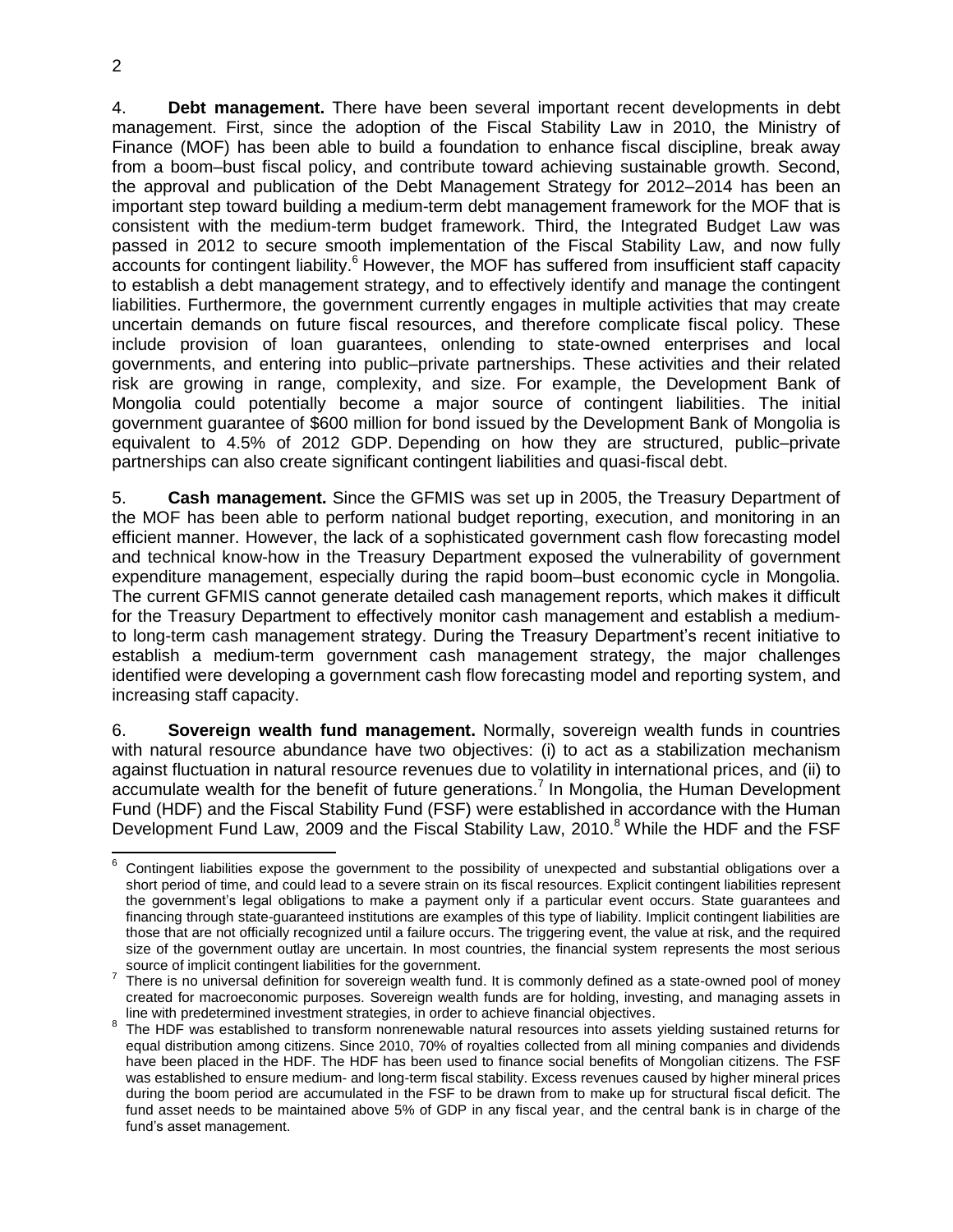have functioned effectively as fiscal stabilization and social protection mechanisms, long-term savings for intergenerational equity have not been created. Natural resources are finite and revenues from natural resources need to be saved for the needs of future generations as well. In response, the MOF has established the Sovereign Wealth Fund Division to develop an institutional and legal framework that will transform the existing HDF and FSF into the effective and fully functioning Mongolian Sovereign Wealth Fund (MSWF). This new fund will function not only as fiscal stability mechanism, but also as an intergeneration fund. The MSWF will need to be independently and professionally managed without being affected by any political influence. ADB has provided institutional support, including capacity building and policy advisory assistance, to the MOF to develop a proper legal and institutional framework for the MSWF through TA for Managing for Development Results; while the World Bank has provided knowledge support to the Sovereign Wealth Fund Division through its multisector TA. $9$  At present, the MOF is mandated to (i) formulate the legal and institutional framework for the MSWF, (ii) set up the management team for the MSWF, and (iii) implement long-term investment strategies for different asset classes.

7. Building on past achievements in Mongolia's public finance resource management, Mongolia will need to further upgrade its existing public finance resource management system so that it can efficiently respond to fundamentally changing economic environments, thereby helping to ensure sustainable and inclusive economic growth. To accomplish this, it needs to (i) build the strategic and operational framework for public debt management, and strengthen institutional capacity; (ii) supplement the GFMIS with an effective government cash management system for efficient management of public revenues and expenditures; and (iii) raise the level of institutional capacity in line with international best practice, especially with that of mineral-rich economies, to limit the effects of risks associated with high mineral dependency while balancing the needs of current and future generations.

# **III. THE TECHNICAL ASSISTANCE**

# **A. Impact and Outcome**

8. The impact of the TA will be improved fiscal sustainability. The outcome will be improved public finance resource management by the government.

# **B. Methodology and Key Activities**

9. The TA will help the government (i) strengthen its public finance resource management by improving its institutional capacity to manage public debt, (ii) enhance treasury operations through the development of a sophisticated cash flow forecasting model, and (iii) build sufficient institutional capacity to establish an efficient and independent MSWF management institution.<sup>10</sup>

10. The TA will have three output components of (i) enhancing the strategic and operational framework for public debt management; (ii) establishing an effective government cash management system; and (iii) developing institutional capacity to establish MSWF management institution.

# **1. Public Debt Management**

 9 ADB. 2010. *Technical Assistance to Mongolia for Managing for Development Results.* Manila (TA 7596-MON, approved on 7 September 2010); World Bank. 2010. *Multi-Sectoral Technical Assistance Project*. Washington, DC (approved on 28 June 2010).

<sup>&</sup>lt;sup>10</sup> With regard to public debt management, the findings and lessons from the International Monetary Fund's contingent liabilities management and debt sustainability analysis framework projects will be reflected in the TA outputs.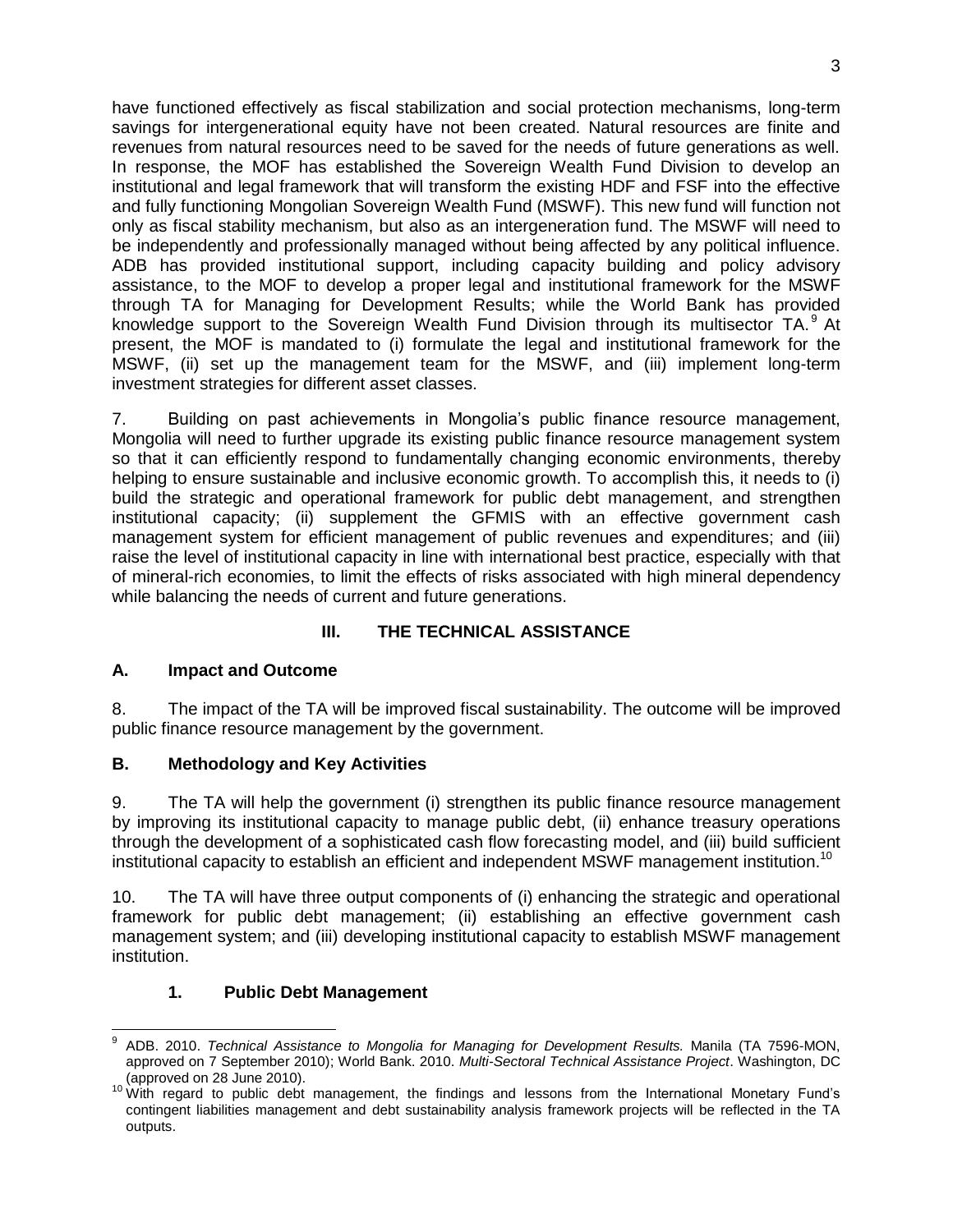- 11. This component will include the following tasks.
	- (i) A contingent liability management framework will be established. This involves assessing and reviewing the existing contingent liability management system in the MOF, comparing it against international best practices to derive lessons. A technical note will be published as a knowledge product and service.
	- (ii) Implementation of the new Debt Management Law, to become effective in 2014, will be supported and a medium-term debt management strategy will be formulated. A review report with recommendations will be produced.
	- (iii) The capacity of the MOF's Debt Management Division will be improved. Activities will include providing training on public debt management, focusing on contingent liability management, and on implementing the new Debt Management Law. Workshops and seminars will be organized to bring in experts to share lessons and experiences in developing successful public debt management systems.

#### **2. Cash Management System**

- 12. This component will include the following tasks.
	- (i) The government cash flow forecasting model will be developed. Training modules for running the cash flow forecasting model will be developed and training will be conducted.
	- (ii) A medium-term government cash management strategy will be formulated. International best practices will be reviewed and individual case studies will be undertaken. A study tour will be organized to enable government officials to learn directly from effective government cash management in middle-income and developed economies.

# **3. Mongolian Sovereign Wealth Fund**

- 13. This component will include the following tasks.
	- (i) A report will be prepared with recommendations on a strategy, road map, and plan to develop institutional capacity and human resources for sovereign wealth fund management in support of establishing a new independent MSWF management institution. The recommendation will be based on the review of international best practices. The report will be published as a knowledge product and service.
	- (ii) Technical training workshops and seminars will be conducted to learn from international skills and expertise in these fields, as well as to study successful experiences of establishing and managing sovereign wealth fund management institutions and developing fund management strategies. The MOF's capacity will be strengthened in the following areas:
		- (a) formulating and adopting the legal and institutional framework for the MSWF;
		- (b) enhancing knowledge on financial markets, investment instruments analysis, investment operations, funds management infrastructure, etc.; and
		- (c) formulating an investment policy and guidelines for MSWF management institutions.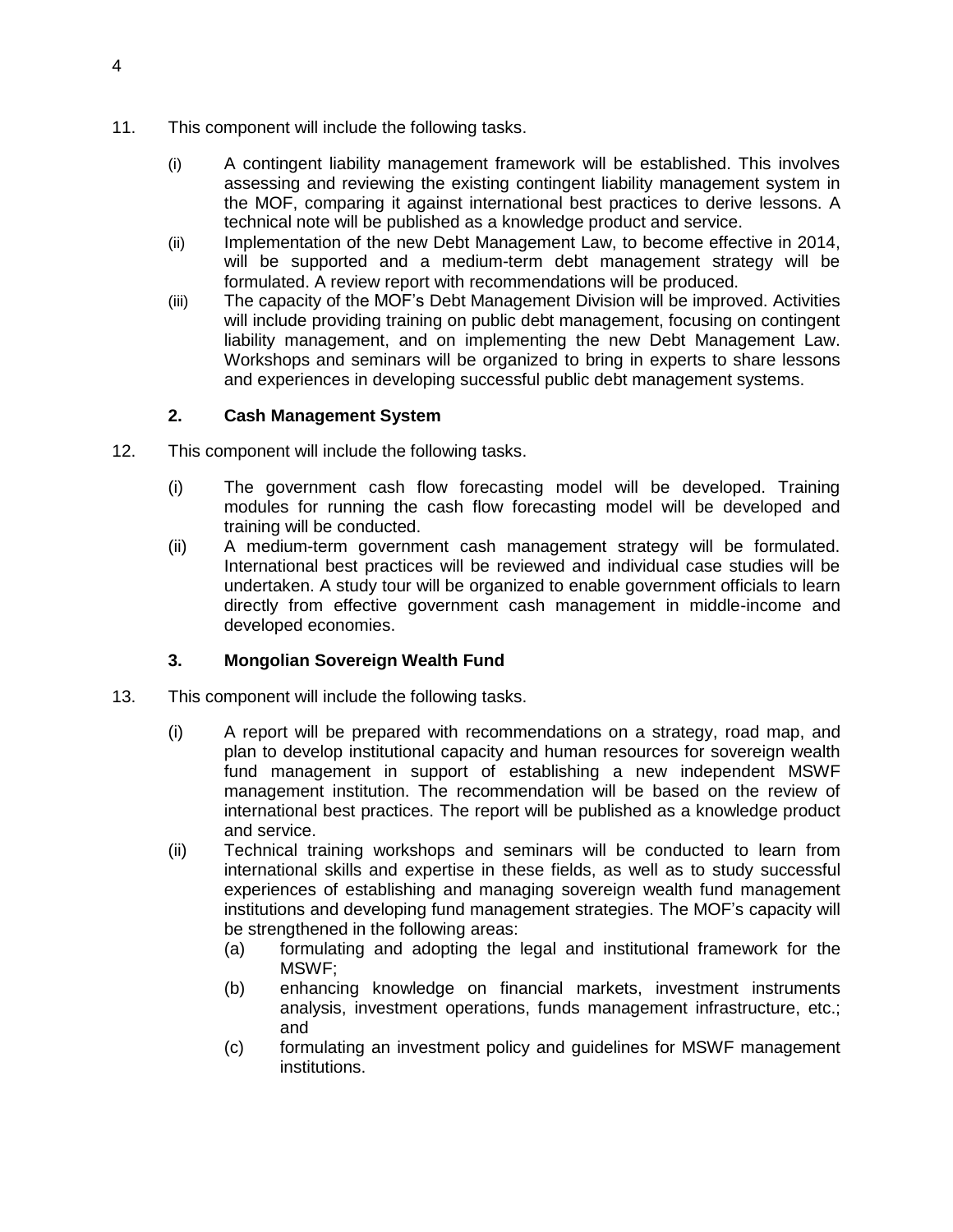#### **C. Cost and Financing**

14. The TA is estimated to cost \$550,000, of which \$500,000 will be financed on a grant basis by ADB's Technical Assistance Special Fund (TASF-V). The government will provide counterpart support in the form of data access, office space, logistics support, and other in-kind contributions.

#### **D. Implementation Arrangements**

15. The executing agency will be the Department of Financial Policy and Debt Management of the MOF. The implementing agencies will be the Debt Management Division, Financial Policy and Debt Management Department of the MOF for the public debt management component; the Financing, Accounting, and Reporting Division, Treasury Department of the MOF for the cash management component; and the Sovereign Wealth Fund Division, Financial Policy and Debt Management Department of the MOF for the MSWF component. The advance payment facility procedure will be adopted following ADB's *Technical Assistance Disbursement Handbook* (2010, as amended from time to time), and established with the MOF to facilitate timely organization of training, seminar, and conference activities. Purchase of equipment will be done in accordance with ADB's Procurement Guidelines (2013, as amended from time to time).

16. The TA will be implemented from 2 January 2014 to 30 June 2016. The three international consultants (9 person-months in total: a public sector debt management specialist, a public sector financial management specialist, and a sovereign wealth fund management specialist); and three national consultants (28 person-months in total: a public sector debt management expert, a public finance information technology expert, and a sovereign wealth fund expert) will be individually selected and engaged by ADB in accordance with the Guidelines on the Use of Consultants (2013, as amended from time to time). The terms of reference for consultants are in Appendix 3.

17. The progress of the TA will be evaluated during review missions based on the performance targets and indicators defined in the design and monitoring framework specified in Appendix 1. The MOF will provide baseline data and will verify the data with other government authorities.

# **IV. THE PRESIDENT'S DECISION**

18. The President, acting under the authority delegated by the Board, has approved the provision of technical assistance not exceeding the equivalent of \$500,000 on a grant basis to the Government of Mongolia for Public Finance Resource Management, and hereby reports this action to the Board.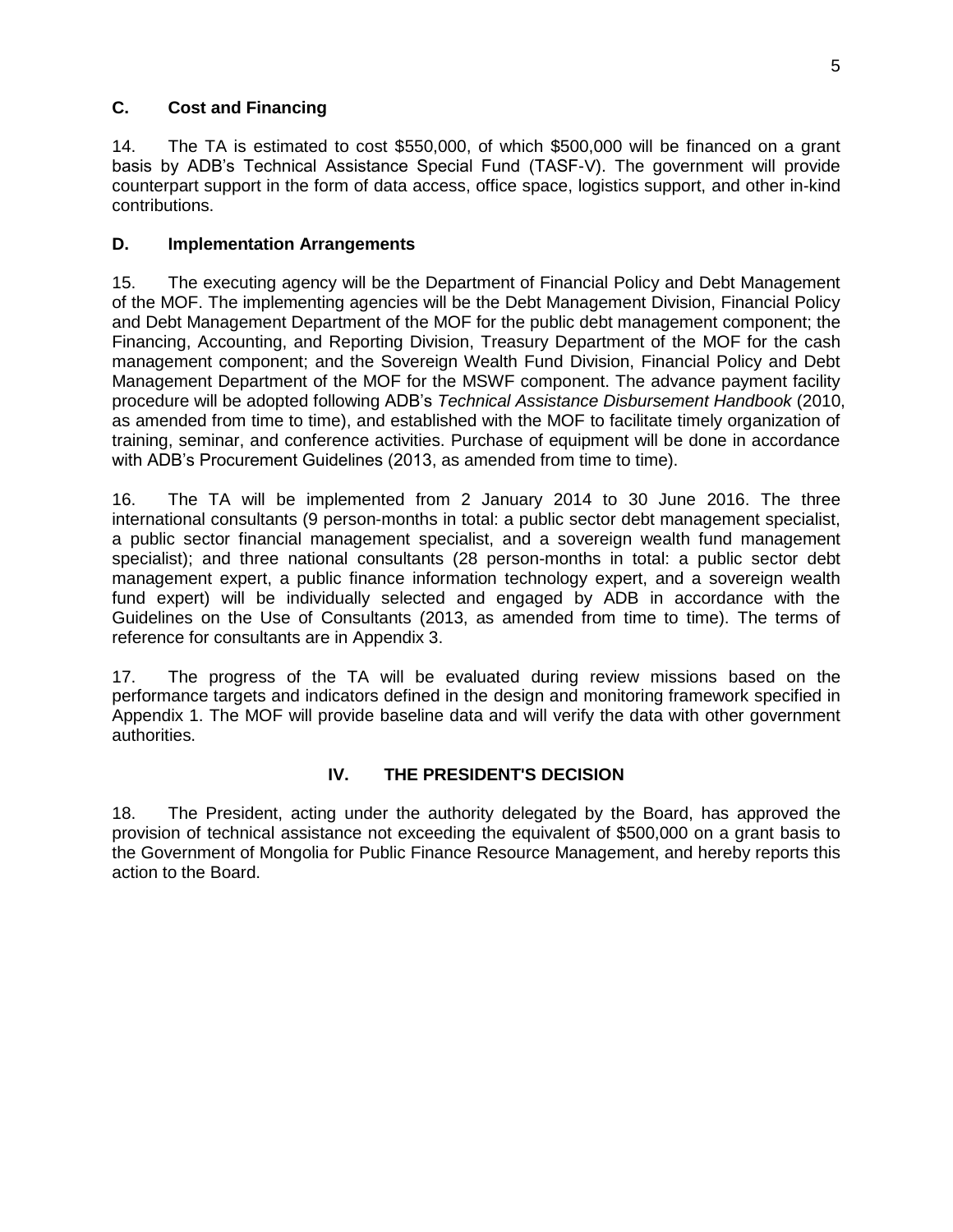# **DESIGN AND MONITORING FRAMEWORK**

|                                                                                                                                                                                                                                                       | <b>Performance Targets</b><br>and Indicators with<br><b>Baselines</b>                                                                                                                                                                        | <b>Data Sources and</b><br>Reporting<br><b>Mechanisms</b>                          |                                                                                                                                                                                                                                                                                                |
|-------------------------------------------------------------------------------------------------------------------------------------------------------------------------------------------------------------------------------------------------------|----------------------------------------------------------------------------------------------------------------------------------------------------------------------------------------------------------------------------------------------|------------------------------------------------------------------------------------|------------------------------------------------------------------------------------------------------------------------------------------------------------------------------------------------------------------------------------------------------------------------------------------------|
| <b>Design Summary</b><br><b>Impact</b><br>Improved fiscal<br>sustainability                                                                                                                                                                           | Structural fiscal deficit<br>kept below 2.0% of GDP<br>by 2018<br>(baseline: 8.6% in 2012)                                                                                                                                                   | MOF reports                                                                        | <b>Assumptions and Risks</b>                                                                                                                                                                                                                                                                   |
| <b>Outcome</b><br>Improved public finance<br>resource management                                                                                                                                                                                      | Adoption of contingent<br>liabilities and debt<br>sustainability analysis<br>framework by 2016<br>Government cash flow<br>forecasting model<br>installed by 2016<br>Size of MSWF grows to<br>5.0% of GDP by 2016<br>(baseline: 2.5% in 2012) | MOF reports                                                                        | <b>Assumption</b><br>The government retains<br>strong support for the<br>technical assistance.<br><b>Risks</b><br>Unexpected economic<br>shock leads to an<br>immediate debt crisis.<br>Turnover of government<br>staff increases.                                                             |
| <b>Outputs</b><br>1. Enhancing the<br>strategic and<br>operational framework<br>for public debt<br>management<br>A contingent liability<br>management<br>framework will be<br>established<br>Implementation of the<br>new Debt<br>Management Law will | Contingent liability<br>management framework<br>developed by 2015 and a<br>technical note published<br>by 2016 as a knowledge<br>product and service<br>Regulations and<br>guidelines to support the<br>law will be drafted.                 | Consultant's report<br>approved by MOF<br>MOF review and<br>approval               | <b>Assumptions</b><br>Sufficient data is provided<br>by government agencies.<br>There is good coordination<br>among ADB and the<br>executing and<br>implementing agencies.<br><b>Risks</b><br>Turnover of government<br>staff increases.<br>Mobilizing of qualified<br>consultants is delayed. |
| be supported<br>Medium-term debt<br>management strategy<br>will be formulated.<br>The capacity of the<br>MOF's Debt<br><b>Management Division</b><br>will be improved                                                                                 | A review report with<br>recommendations<br>prepared by 2016<br>Training and workshops<br>for relevant authorities<br>conducted (estimated<br>number of participants is<br>$25 - 30$                                                          | MOF reports<br>Participants' evaluation<br>of workshops,<br>seminars, and training |                                                                                                                                                                                                                                                                                                |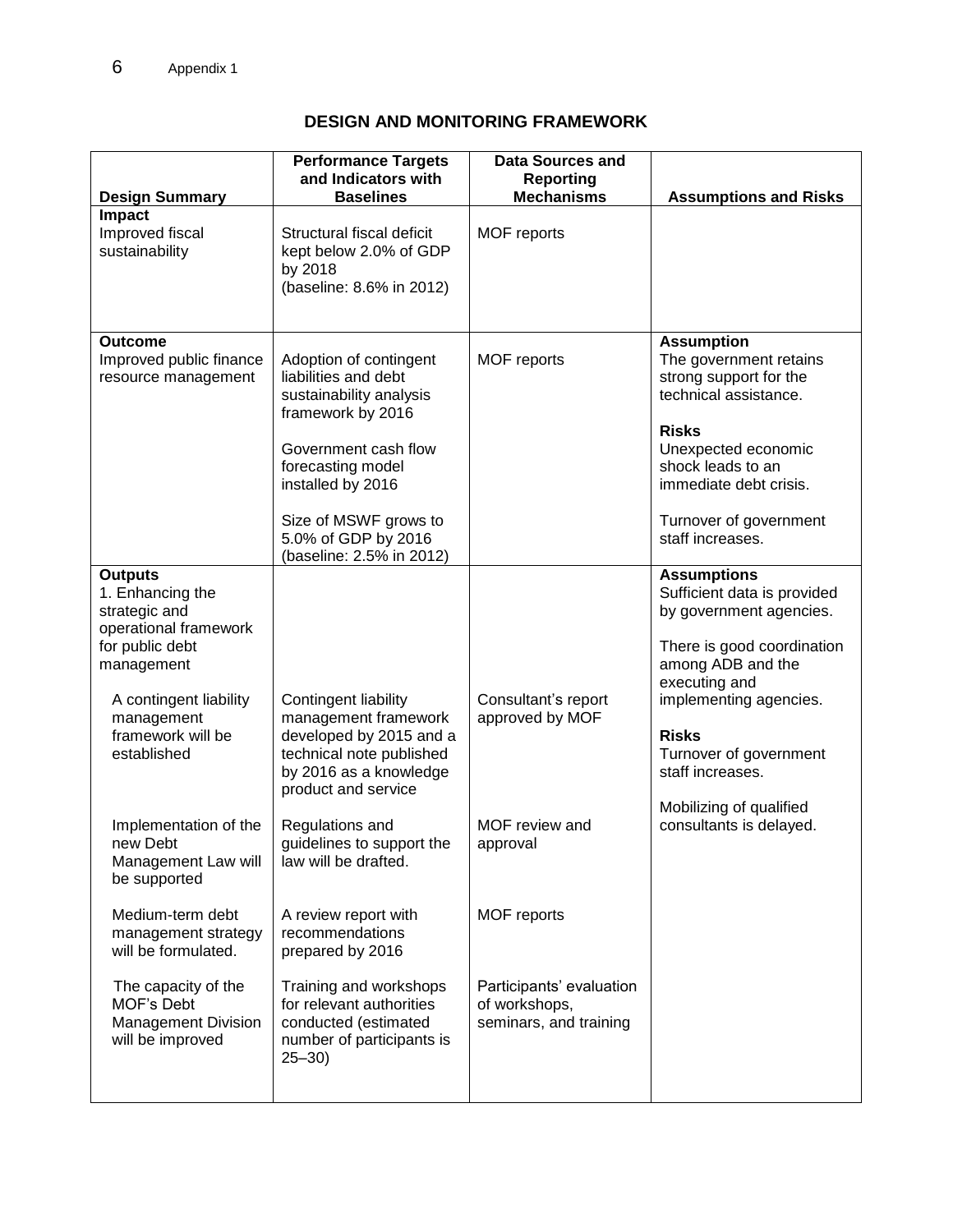|                                                                                                                                                                   | <b>Performance Targets</b><br>and Indicators with                                                                                | <b>Data Sources and</b><br><b>Reporting</b> |                              |               |
|-------------------------------------------------------------------------------------------------------------------------------------------------------------------|----------------------------------------------------------------------------------------------------------------------------------|---------------------------------------------|------------------------------|---------------|
| <b>Design Summary</b>                                                                                                                                             | <b>Baselines</b>                                                                                                                 | <b>Mechanisms</b>                           | <b>Assumptions and Risks</b> |               |
| 2. Establishing an<br>effective government<br>cash management<br>system                                                                                           |                                                                                                                                  |                                             |                              |               |
| Government cash<br>flow forecasting<br>model will be<br>developed                                                                                                 | Cash flow forecasting<br>model developed and<br>adopted by 2016                                                                  |                                             |                              |               |
| Training modules will<br>be developed and<br>trainings will be<br>conducted                                                                                       | Training modules<br>developed by 2015 and<br>training conducted by<br>consultants (estimated<br>number of participants is<br>10) |                                             |                              |               |
| A medium-term<br>government cash<br>management<br>strategy will be<br>formulated                                                                                  | Medium-term government<br>cash management<br>strategy formulated by<br>2016                                                      |                                             |                              |               |
| 3. Developing<br>institutional capacity to<br>establish MSWF<br>management institution                                                                            |                                                                                                                                  |                                             |                              |               |
| A report with<br>recommendations on<br>a strategy, road<br>map, and plan to<br>develop institutional<br>capacity for<br>sovereign wealth<br>fund will be prepared | A final report published<br>as a knowledge product<br>and service                                                                |                                             |                              |               |
| <b>Technical training</b><br>workshops and<br>seminars will be<br>conducted                                                                                       | Training, workshops, and<br>seminars conducted<br>(estimated number of<br>participants is 30-40)                                 |                                             |                              |               |
| <b>Activities with Milestones</b>                                                                                                                                 |                                                                                                                                  | <b>Inputs</b>                               |                              |               |
| 1.1 Recruitment of consultants (by March 2014)<br>September 2014)                                                                                                 | 1.2 Conducting of study on contingent liability management<br>framework and provision of recommendations (by                     | ADB: \$500,000<br>(TASF-V)                  |                              | <b>Amount</b> |

1.3 Development of medium-term debt management strategy (by March 2015)

1.4 Trainings and seminars for effectively managing contingent liabilities (by June 2015)

| (TASF-V)          |          |
|-------------------|----------|
|                   | Amount   |
| Item              | (\$'000) |
| Public management |          |
| component         | 160.00   |
| Cash management   | 170.00   |
| component         |          |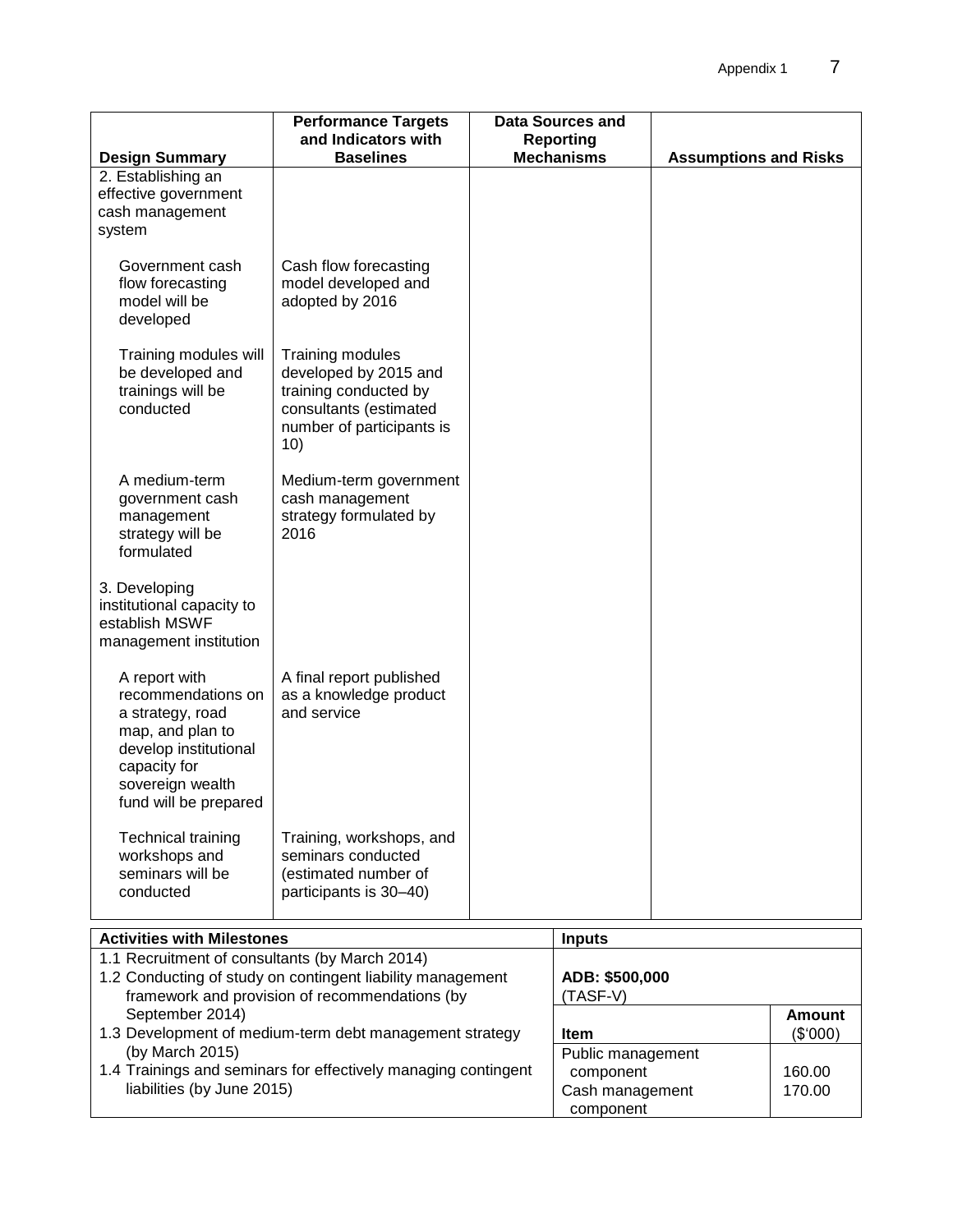| <b>Activities with Milestones</b>                                                                                                                                                                                                                                                                                                                                                                                                                       | <b>Inputs</b>                                                                                                                                                     |        |
|---------------------------------------------------------------------------------------------------------------------------------------------------------------------------------------------------------------------------------------------------------------------------------------------------------------------------------------------------------------------------------------------------------------------------------------------------------|-------------------------------------------------------------------------------------------------------------------------------------------------------------------|--------|
| 2.1 Study tour to learn from advanced countries performing                                                                                                                                                                                                                                                                                                                                                                                              | MSWF component                                                                                                                                                    | 150.00 |
| systematic government cash management with short-term,                                                                                                                                                                                                                                                                                                                                                                                                  | Contingency                                                                                                                                                       | 20.00  |
| medium-term, and long-term cash management strategies<br>(by June 2014)<br>2.2 Development of government cash flow forecasting model (by<br>December 2014)<br>2.3 Development of training modules and conducting of capacity<br>development activities for cash flow forecasting model (by<br>March 2015)<br>2.4 Establishment of medium-term government cash<br>management strategy (by June 2015)                                                     | Note: The government will provide<br>counterpart support in the form of<br>counterpart staff, office space,<br>transportation and other in-kind<br>contributions. |        |
| 3.1 Development of policy recommendations to build institutional<br>capacity in support of the establishment of the MSWF<br>management institution (by June 2014)<br>3.2 Conducting of capacity development activities for the<br>Sovereign Wealth Fund Division to support establishment of<br>the MSWF management institution (by December 2015)<br>3.3 Production of final reports and knowledge product and<br>service publications (by March 2016) |                                                                                                                                                                   |        |

ADB = Asian Development Bank, MOF = Ministry of Finance, MSWF = Mongolian Sovereign Wealth Fund. Source: Asian Development Bank.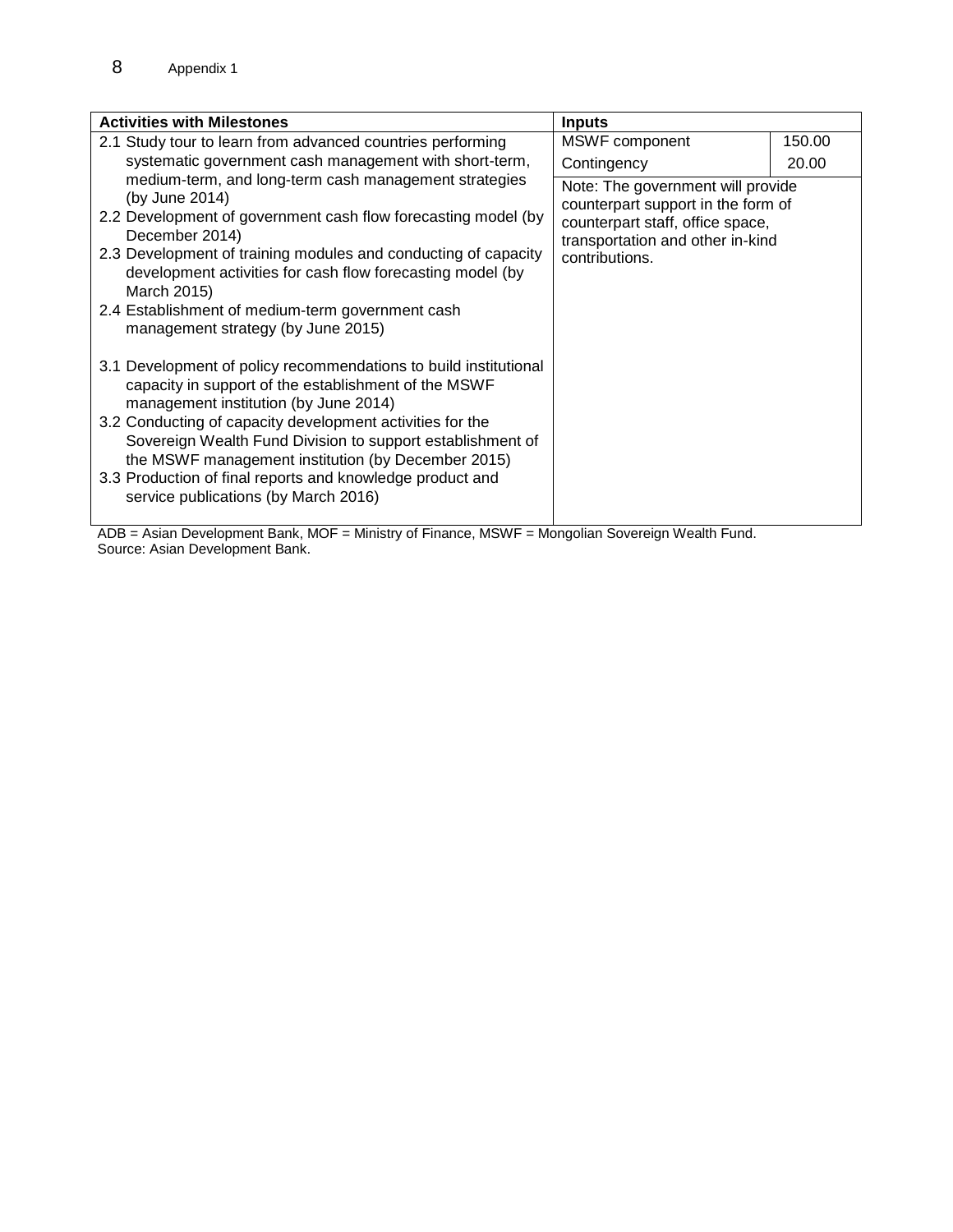#### **COST ESTIMATES AND FINANCING PLAN**

(\$'000)

| Item                                             | <b>Amount</b> |
|--------------------------------------------------|---------------|
| Asian Development Bank <sup>a</sup>              |               |
| A. Public Debt Management Component              |               |
| 1. Consultants                                   |               |
| a. Remuneration and per diem                     |               |
| International consultant (3 person-months)<br>i. | 60.00         |
| National consultant (16 person-months)<br>ii.    | 50.00         |
| b. International and local travel <sup>b</sup>   | 20.00         |
| c. Reports and communications <sup>c</sup>       | 10.00         |
| 2. Training, seminars, and conferences           |               |
| a. Seminars and workshops <sup>e</sup>           | 20.00         |
| <b>B. Cash Management Component</b>              |               |
| 1. Consultants                                   |               |
| a. Remuneration and per diem                     |               |
| International consultant (3 person-months)<br>i. | 60.00         |
| National consultant (6 person-months)<br>ii.     | 20.00         |
| b. International and local travel <sup>b</sup>   | 20.00         |
| c. Reports and communications <sup>c</sup>       | 10.00         |
| 2. Training, seminars, and conferences           |               |
| a. Study tours <sup>d</sup>                      | 30.00         |
| b. Seminars and workshops <sup>e</sup>           | 10.00         |
| 3. Equipment and software <sup>f</sup>           | 20.00         |
| C. Mongolian Sovereign Wealth Fund Component     |               |
| 1. Consultants                                   |               |
| a. Remuneration and per diem                     |               |
| International consultant (3 person-months)<br>İ. | 60.00         |
| National consultant (6 person-months)<br>ii.     | 20.00         |
| b. International and local travel <sup>b</sup>   | 20.00         |
| Reports and communications <sup>c</sup><br>C.    | 10.00         |
| Training, seminars, and conferences<br>2.        |               |
| a. Seminars and workshops <sup>e</sup>           | 30.00         |
| b. Resource persons                              | 10.00         |
| D. Contingency                                   | 20.00         |
| <b>Total</b>                                     | 500.00        |

Note: The technical assistance (TA) is estimated to cost \$550,000, of which contributions from the Asian Development Bank are presented in the table above. The government will provide counterpart support in the form of counterpart staff, office space, transportation and other in-kind contributions. The value of government contribution is estimated to account for 9.1% of the total TA cost.<br>a. Einanced by the Asian Dovelopment Bank's Tos

Financed by the Asian Development Bank's Technical Assistance Special Fund (TASF-V).

**b** Limited to transport costs only.

 $\degree$  Includes translation cost for policy notes, inception reports, interim reports, and final reports.

d The study tours will be conducted in ADB member countries.

e Includes the costs of arrangement of venues, translation or interpretation of seminar- and workshop-related items, and external training participation. Specific budget and arrangements are subject to prior approval from the Asian Development Bank.

<sup>f</sup> Hardware, software, and related services for installing the government cash flow forecasting system will be procured according to the TA recommendation. The equipment will be turned over to the government upon TA completion.

Source: Asian Development Bank estimates.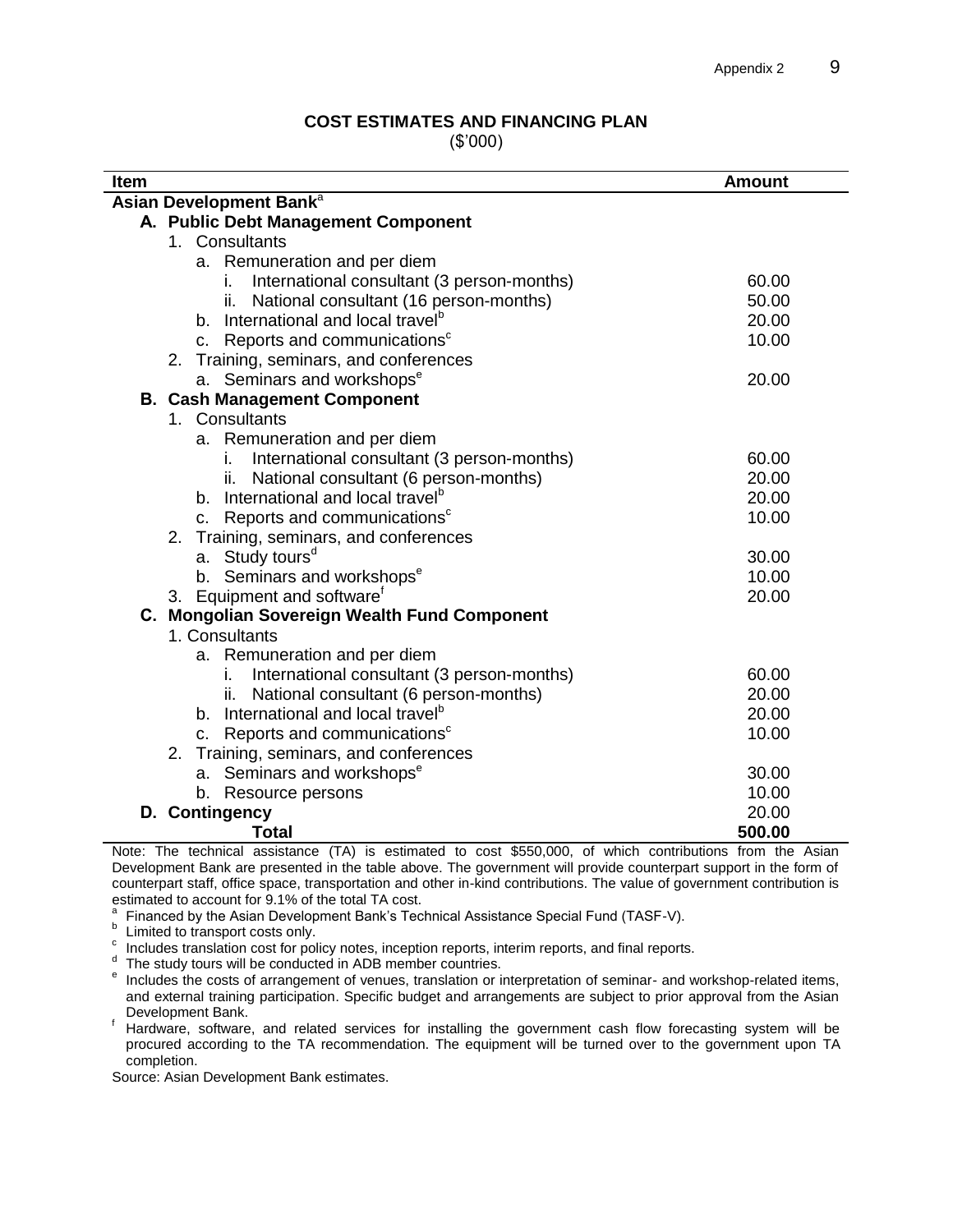#### **OUTLINE TERMS OF REFERENCE FOR CONSULTANTS**

1. The three international (9 person-months in total) and three national consultants (28 person-months in total) will be individually selected and engaged by the Asian Development Bank (ADB) in accordance with the Guidelines on the Use of Consultants (2013, as amended from time to time). Consultants will be required to provide (i) an inception report within 4 weeks of commencement of work, defining a detailed work plan and milestones consistent with the design and monitoring framework; (ii) knowledge products and services consistent with the design and monitoring framework activities, outputs, and delivery dates; and (iii) other papers and submissions required by the Ministry of Finance (MOF) for submission to ADB and the MOF. Reports are to be of high quality, delivered on time, and produced in English, with copies in Mongolian.

#### **Indicative Individual Consulting Services Inputs**

| <b>Position</b>                               | <b>Person-Months</b> |
|-----------------------------------------------|----------------------|
| <b>International Consultants</b>              |                      |
| Public sector debt management specialist      | 3                    |
| Public finance resource management specialist | 3                    |
| Sovereign wealth fund management specialist   | 3                    |
| <b>Subtotal international consultants</b>     | 9                    |
| <b>National Consultants</b>                   |                      |
| Public sector debt management expert          | 16                   |
| Public finance information technology expert  | 6                    |
| Sovereign wealth fund expert                  | 6                    |
| <b>Subtotal national consultants</b>          | 28                   |
| <b>Total Inputs</b>                           | 37                   |

Source: Asian Development Bank estimates.

# **A. International Consultants (9 person-months)**

2. **Public sector debt management specialist (3 person-months, intermittent).** The specialist will be responsible for overall management and implementation of the public debt management component; timely delivery of high-quality reports and knowledge products, including a policy note; and arranging workshops and training. The specialist will deliver a report reviewing the existing public debt management system with recommendations for adopting a contingent liability management framework and debt sustainability analysis (DSA) tool. The specialist will also support the MOF in preparing the medium-term public debt management strategy. The specialist will prepare a policy note based on the report. The consultant must have comprehensive knowledge of public debt management and at least 10 years of practical experience in public finance management, particularly in contingent liability management and DSA. The expert will have strong English language skills. Experience in Asia, particularly in Mongolia, will be an advantage. The tasks and responsibilities of the specialist include the following:

(i) assess the existing public debt management framework, especially with a focus on contingent liability management and the MOF's debt management strategy;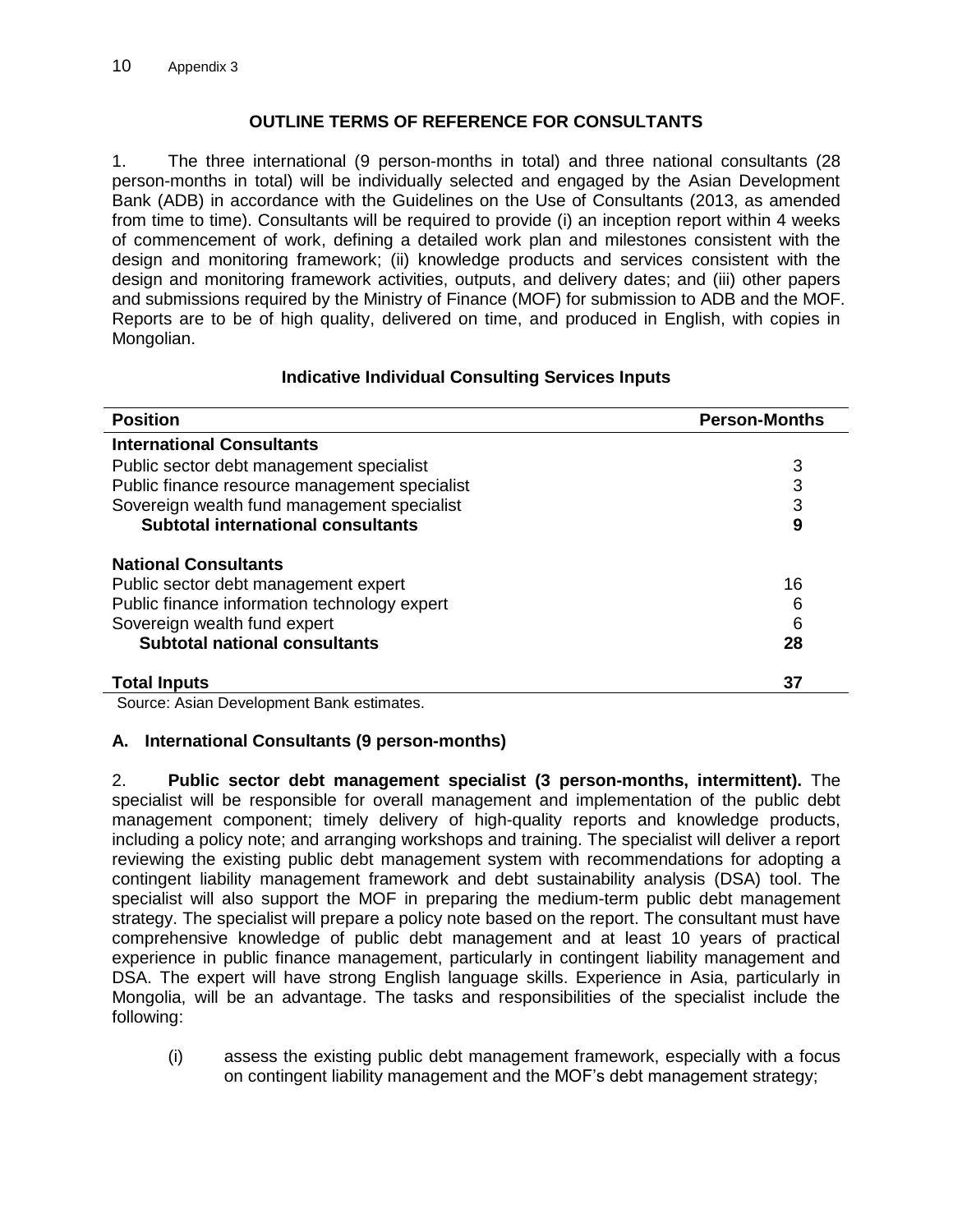- (ii) prepare a technical note with a review of international best practices and case studies of successful development of a contingent liability management framework in other countries;
- (iii) develop a contingent liability management framework tool that fits the circumstances of Mongolia;
- (iv) support the MOF in implementing the new Debt Management Law and developing a medium-term public debt management strategy;
- (v) conduct training, seminars, and workshops on the contingent liability management framework and DSA tool for government officials; and
- (vi) perform quality control on the final English version of all reports.

3. **Public finance resource management specialist (3 person-months, intermittent).**  The specialist will be responsible for the overall management and implementation of the cash management system component. The specialist will be responsible for developing a new cash flow forecasting model and a reporting system. The specialist will also be responsible for supporting the MOF in preparing the medium- and long-term government cash management strategy. The specialist should have extensive knowledge on public finance management and treasury operations, and experience in developing advanced government cash management and reporting systems. The specialist should have at least 10 years of relevant experience and will have strong English language skills. Experience in Asia, particularly in Mongolia, will be an advantage. The tasks and responsibilities of the specialist include the following:

- (i) assess and review the existing government cash management and reporting system against international best practices and case studies;
- (ii) develop a government cash flow forecasting and reporting system that meets medium- and long-term requirements of the Treasury Department of the MOF;
- (iii) support the MOF in developing a medium-term government cash management strategy;
- (iv) conduct training, seminars, and workshops on government cash management and reporting systems for government officials;
- (v) arrange and manage the meetings and schedule for the study tour to the most relevant location; and
- (vi) perform quality control on the final English version of all reports.

4. **Sovereign wealth fund management specialist (3 person-months, intermittent).**  The specialist will be responsible for overall management and implementation of the Mongolian Sovereign Wealth Fund (MSWF) component. The specialist will prepare a report on recommendations for a road map, strategy, and business plan to develop investment management capacity and human resources for the MSWF management institution. The specialist will be also responsible for organizing and conducting capacity building activities for government officials and key stakeholders. The specialist should have sufficient knowledge on capital markets, investment management of sovereign wealth funds, and the legal and regulatory framework for establishing sovereign wealth fund management institutions. He or she should have at least 10 years of relevant experience and will have strong English language skills. Experience in Asia and mineral-rich countries with well-established sovereign wealth funds will be an advantage. The tasks and responsibilities of the specialist include the following:

(i) produce a report on recommendations for a road map and comprehensive business plan to develop investment management capacity and human resources for the MSWF management institution based on international best practices and case studies;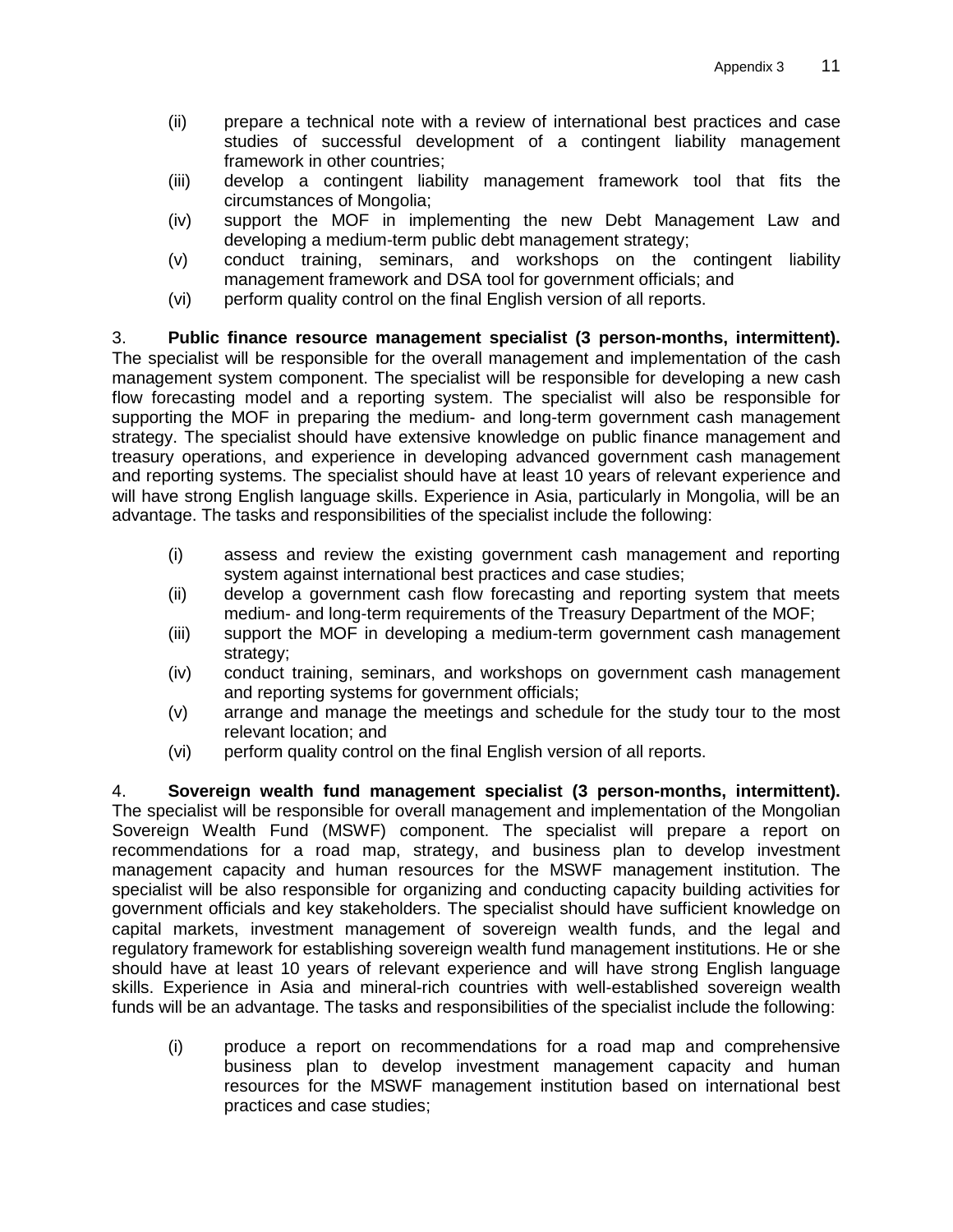- (ii) prepare a detailed strategy on human resource and capacity development for the MSWF management institution;
- (iii) conduct training, seminars, and workshops on sovereign wealth fund management and investment management for government officials and key stakeholders;
- (iv) arrange and manage the meetings and schedule for the study tour to the most relevant location; and
- (v) perform quality control on the final English version of all reports.

#### **B. National Consultants (28 person-months)**

5. **Public sector debt management expert (16 person-months, intermittent).** The expert will assist the international public sector debt management specialist in developing a contingent liability management framework and DSA tool for the public debt management component. The expert will also support the specialist and the MOF in implementing the new Debt Management Law and developing a medium-term public debt management strategy. The expert should have at least 6 years of relevant work experience and have strong English language skills. The consultant will perform the following tasks:

- (i) provide inputs to develop a contingent liability management framework and DSA tool;
- (ii) provide support to the international public sector debt management specialist and the MOF in implementing the new Debt Management Law and establishing a medium-term public debt management strategy;
- (iii) coordinate all three components of the TA and be responsible for coordination and communication among ADB, the MOF, and the consultants;
- (iv) manage overall implementation and quality of the public debt management component, and ensure timely completion of training and reports based on the TA design and monitoring framework;
- (v) provide logistical support for organizing seminars, workshops, and international conferences;
- (vi) manage team discussions, ongoing stakeholder dialogue, and construction of the final reports to help ensure that international good practice is taken into account; and
- (vii) perform quality control on the final Mongolian version of all reports.

6. **Public finance information technology expert (6 person-months, intermittent).** The expert will assist the public finance resource management specialist under the cash management component in developing a government cash flow forecasting model and reporting system. The expert will also support the specialist and the MOF in establishing a medium-term government cash management strategy. The expert should have at least 6 years of relevant work experience in treasury operations, and information technology systems and software development. Strong English language skills are preferred. The consultant will perform the following tasks:

- (i) support the international public finance resource management specialist in developing a government cash flow forecasting model and reporting system;
- (ii) provide inputs to support the public finance management specialist and Treasury Department of the MOF in developing a medium-term government cash management strategy;